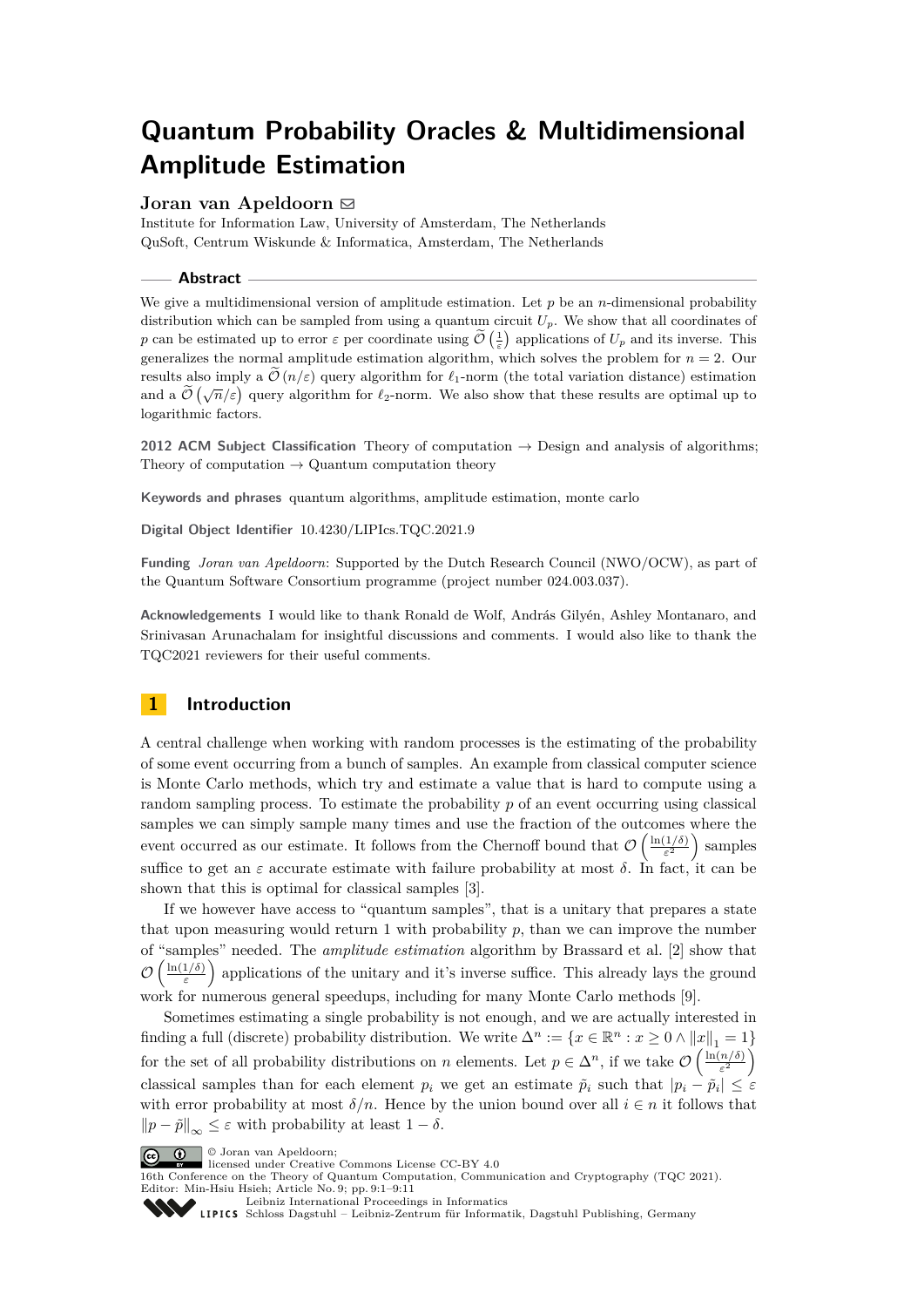# **9:2 Quantum Probability Oracles & Multidimensional Amplitude Estimation**

This paper considers the problem of recovering an estimate for a distribution  $p \in \Delta^n$ using "quantum samples":

▶ **Definition 1** (Quantum probability oracle). Let  $p \in \Delta^n$  be a probability distribution. We *say that*  $O_p$  *is a* quantum probability oracle *for p if* 

$$
O_p |0\rangle = \sum_{i=1}^n \sqrt{p_i} |i\rangle |\psi_i\rangle
$$

*for some quantum states*  $|\psi_1\rangle, \ldots, |\psi_n\rangle$ *. That is, applying*  $O_p$  *to the*  $|0\rangle$  *state and measuring the first register is the same as sampling from p.*

Throughout the paper we will assume that if we can apply  $O_p$ , then we can also apply  $O_p^{-1}$ , and we can do both in a controlled way. Note that this is the case if  $O_p$  comes from a randomized classical or quantum algorithm.

We generalize the result of amplitude estimation to *n*-dimensional distributions, showing that an  $\varepsilon \text{-} \ell_{\infty}$ -estimate can be obtained with  $\widetilde{\mathcal{O}}\left(\frac{1}{\varepsilon}\right)$  queries to a quantum probability oracle. We do so using a multidimensional version of quantum phase estimation, in a similar manner as the quantum gradient estimation algorithm by Jordan [\[6,](#page-9-2) [4\]](#page-9-3). In fact, we consider estimating the gradient of the function  $f(x) = \langle x, p \rangle$ .

We also consider  $\ell_1$ -norm (or total variation distance) and  $\ell_2$ -norm estimates. We get  $\widetilde{\mathcal{O}}\left(\frac{n}{\varepsilon}\right)$  and  $\widetilde{\mathcal{O}}\left(\frac{\sqrt{n}}{\varepsilon}\right)$  $\left(\frac{\sqrt{n}}{\varepsilon}\right)$  query algorithms respectively using norm equivalence. In the second part of the paper we give lower bounds that matches the upper bounds up to logarithmic factors for *ℓ*1-norm and *ℓ*2-norm. An *ℓ*∞-norm lower bound follows from known lower bounds on amplitude estimation. We end the paper with some open questions.

**Table 1** Comparison of known classical sampling bounds and our quantum results for estimating a distribution  $p \in \Delta^n$  up to  $\varepsilon$  error in a certain norm. Here the  $\Theta(\cdots)$  hides polylogarithmic factors in *n* and  $1/\varepsilon$ . <sup>\*</sup>The  $\ell_2$ -norm quantum lower bound only holds when  $\varepsilon < 1/(3\sqrt{n})$ .

|                 | Known Classical                                        | Quantum                                                                                                                                                       |
|-----------------|--------------------------------------------------------|---------------------------------------------------------------------------------------------------------------------------------------------------------------|
| $\ell_{\infty}$ | $\Theta\left(\frac{1}{\varepsilon^2}\right)$           | $\Theta\left(\frac{1}{2}\right)$                                                                                                                              |
|                 | $LB:[3]$ UB:Chernoff                                   | LB: $[1]$ <sup>1</sup> UB: Theorem 9                                                                                                                          |
|                 | $\ell_2$ $\phi$ $\left(\frac{1}{\varepsilon^2}\right)$ | $\widetilde{\mathcal{O}}\left(\min\left(\frac{\sqrt{n}}{\varepsilon},\frac{1}{\varepsilon^2}\right)\right),\,\Omega\left(\frac{\sqrt{n}}{\varepsilon}\right)$ |
|                 | LB:[3]UB:[7]                                           | LB: Corollary 12 UB: Corollary 10                                                                                                                             |
| $\ell_1$        | $\left(\frac{n}{\varepsilon^2}\right)$                 | $\Theta\left(\frac{n}{2}\right)$                                                                                                                              |
|                 | UB:[7]                                                 | LB: Lemma 11 UB: Corollary 10                                                                                                                                 |

# **2 Upper bound**

We show our main result in two steps. First we prove the base result, [Theorem 5,](#page-3-0) which has an almost optimal query complexity but lacks in a few other areas. We then add several improvements to obtain our main result, [Theorem 9.](#page-6-0)

<span id="page-1-0"></span> $1$  A lower bound on normal amplitude estimation follows from the lower bound on parity given in [\[1\]](#page-9-4).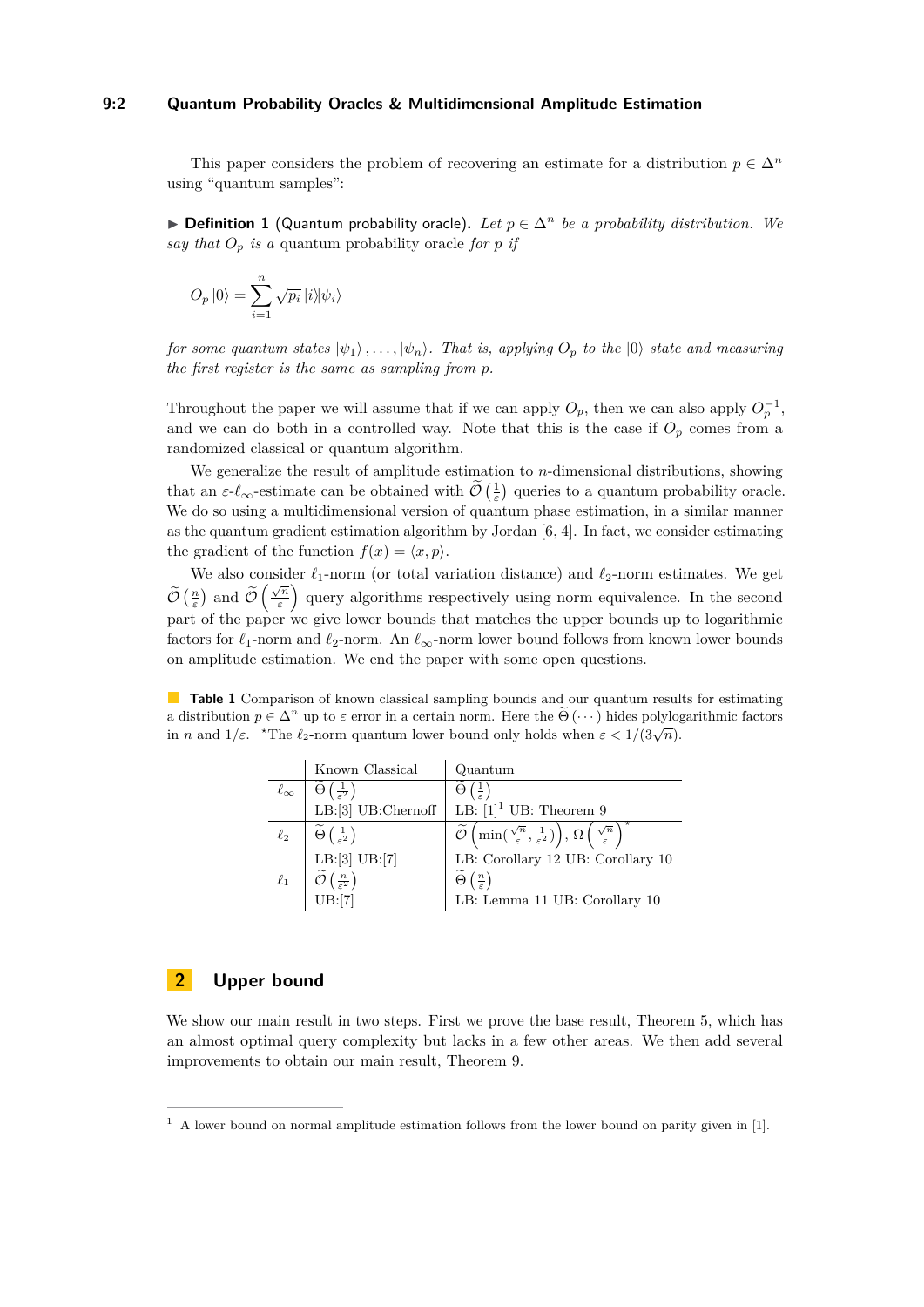# **2.1 Main algorithm**

In this section we will show how to obtain an  $\varepsilon$ - $\ell_{\infty}$ -approximation of  $p \in \Delta^n$  using  $\mathcal{O}\left(\frac{\ln(n)}{\varepsilon}\right)$ *ε* queries to a quantum probability oracle for *p*. To do so we consider the linear function  $f : [0,1]^n \to [0,1] : x \mapsto \langle x,p \rangle$ . We will show how to construct a specific type of oracle for this function, use known results to convert this to a phase roacle for the function, and then apply multidimensional phase estimation to obtain the gradient *p*.

We will use the following two oracle definitions:

▶ **Definition 2** (Oracles for functions). Let  $f: D → [0, 1]$  be a [0,1] *valued function from a discrete domain D. A probability oracle for the function f is a unitary U<sup>f</sup> that acts as*

$$
U_f |x\rangle|0\rangle|0\rangle = |x\rangle \left(\sqrt{f(x)} |1\rangle|\psi_1^x\rangle + \sqrt{1 - f(x)} |0\rangle|\psi_0^x\rangle\right).
$$

*A phase oracle for the function f is a unitary U<sup>f</sup> that acts as*

$$
U_f |x\rangle = e^{\mathbf{i}f(x)} |x\rangle.
$$

We start by constructing a probability oracle for  $f(x) = \langle x, p \rangle$ 

<span id="page-2-1"></span>▶ **Lemma 3.** Let  $U_p$  be a quantum probability oracle for a distribution  $p \in \Delta^n$ . Let  $k \geq 1$ *be an integer and let*  $D = \left\{0, \frac{1}{2^k}, \ldots, \frac{2^k-1}{2^k}\right\}$  *be a discretization of* [0,1]. Then a probability *oracle*  $U_{\tilde{f}}$  *for a function*  $\tilde{f}$  *can be constructed such that*  $\tilde{f}$  *is an additive*  $\mu$ -approximation of  $f(x): D^n \to [0,1]: x \mapsto \langle x, p \rangle$  *using* 2 *queries to*  $U_p$  *and*  $\widetilde{O}(n \text{polylog}(1/\mu))$  *two-qubit gates.* The gate count can be improved to polylog  $(n/\mu)$  when the input is stored in a QRAM<sup>[2](#page-2-0)</sup>.

**Proof.** We start in a state  $|x|0|0|0|0\rangle$ . First we apply  $U_f \otimes I$  to obtain

$$
|x\rangle\left(\sum_{i=1}^n\sqrt{p_i}\,|i\rangle|\psi_i\rangle\right)|0\rangle|0\rangle.
$$

Now, for each  $i \in [n]$  we do the following conditioned on  $i$  being in the second register:

- **1.** In the last register, compute an approximation of  $2 \arcsin \left( \sqrt{x_i} \right) / \pi$  such that the approximation is in [0*,* 1).
- **2.** Conditioned on the first bit of the approximation rotate the second to last register from  $|0\rangle$  to  $|1\rangle$  over an angle  $\pi/4$ .
- **3.** Continue for the other bits: rotate over an angle *π/*8 conditioned on the second bit, then *π/*16, and so on.
- **4.** Uncompute the last register.

Note that we can approximate the arcsin very efficiently, only introducing a logarithmic overhead in terms of the precision. In the end the second to last register will be rotated over an angle very close to  $2 \arcsin (x_i) / \pi \times \pi/2 = \arcsin (x_i)$ . We finish the analysis as if the angle was exact. We end up with (after dropping the last register which is now  $|0\rangle$  again)

$$
|x\rangle \sum_{i=1}^n \sqrt{p_i} |i\rangle \langle \psi_i \rangle \left( \sqrt{x_i} |1\rangle + \sqrt{1-x_i} |0\rangle \right) = |x\rangle \sum_{i=1}^n \sqrt{p_i x_i} |i\rangle \langle \psi_i |1\rangle + \ldots |0\rangle.
$$

<span id="page-2-0"></span><sup>2</sup> A QRAM allows us to store values in such a way that we can recover them conditioned on an index register using a single QRAM query. While a physical QRAM requires many gates to build, the implementation can likely be highly parallel in a similar manner to classical RAM. When we consider a model with a QRAM we abstract the details of the QRAM away, and count a QRAM query as a single gate, similar to how a classical RAM query is normally counted as a single operation for a classical computer.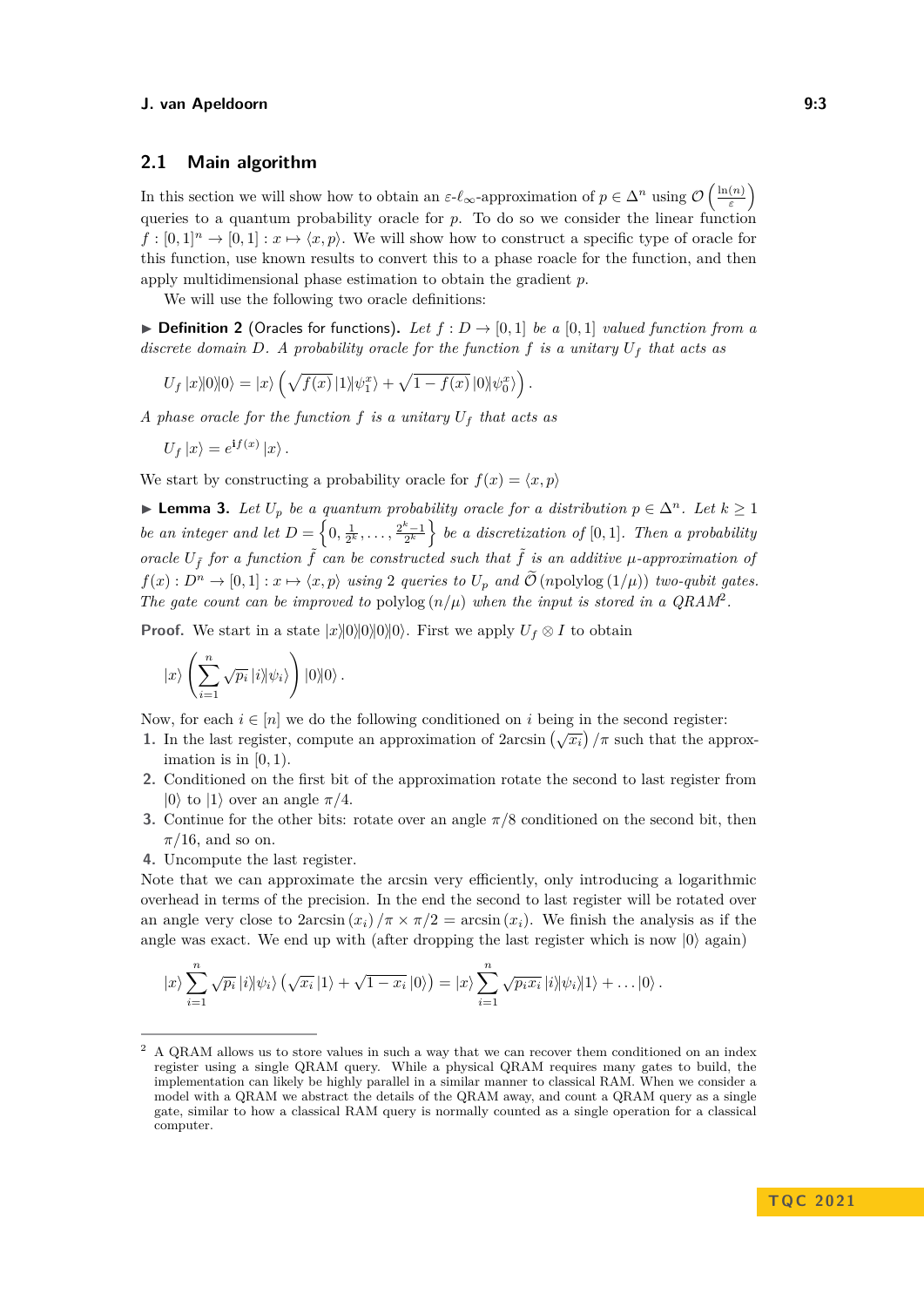#### **9:4 Quantum Probability Oracles & Multidimensional Amplitude Estimation**

The  $\ell_2$ -norm of the  $|1\rangle$  part of te state is  $\sqrt{\sum_{i=1}^n \sqrt{p_i x_i^2}} = \sqrt{\langle x, p \rangle}$ . We conclude that the state can be written as

$$
\sqrt{\langle x,p\rangle} \, |x\rangle |\psi_{x,0}\rangle |0\rangle + \sqrt{1-\langle x,p\rangle} \, |x\rangle |\psi_{x,1}\rangle |1\rangle \,,
$$

and hence we have implemented a probability oracle for *f*.

The steps taken for each *i* can be performed at the same time when *x* is stored in a QRAM, as this allows us to query  $x_i$  in superposition on  $|i\rangle$ .

For our purposes we will require a phase oracle, not a probability oracle. Luckily, in [\[4\]](#page-9-3) it was shown that a phase oracle can be constructed from a probability oracle with minimal overhead:

<span id="page-3-1"></span> $\blacktriangleright$  **Lemma 4.** [\[4,](#page-9-3) Corollary 4.1 (Rephrased)] Let  $U_f$  be a probability oracle for a function  $f: D \to [0,1]$  *acting on q qubits. Let*  $T > 0$ *. An phase oracle with*  $\eta$ *-additive error for T* ·  $f(x)$  *can be constructed using*  $\mathcal{O}(|T| + \log(1/\eta))$  *applications of*  $U_f$  *and its inverse, and*  $\mathcal{O}(q|T| + q\log(1/\eta))$  *two-qubit gates.* 

We could directly apply quantum gradient calculation  $[6, 4]$  $[6, 4]$  $[6, 4]$  now to obtain  $p$ , but since we have a linear function the result can be obtained using a slightly simpler proof, so we include it for completeness.

<span id="page-3-0"></span>▶ **Theorem 5.** Let  $p \in \Delta^n$  and let  $U_p$  be a quantum probability oracle acting on q qubits for *p.* Let  $\varepsilon > 0$ *. An approximation*  $\tilde{p}$  *such that*  $||p - \tilde{p}||_{\infty} \leq \varepsilon$  *can be found with error probability at most*  $\delta$  *using*  $\mathcal{O}(\ln(n/\delta)/\epsilon)$  *applications of*  $U_p$  *and*  $\mathcal{O}(\ln(\delta)qn/\epsilon)$  *two-qubit gates. The gatecount can be improved to*  $\mathcal{O}(\ln(\delta)q(n+1/\varepsilon))$  *by using a QRAM.* 

**Proof.** Let  $k = \lfloor \log(4/\varepsilon) \rfloor$ . Consider the following algorithm: **1.** Start in a *n*-register all zero state, where each register as *k* qubits:

 $\ket{0^k} \dots \ket{0^k}$ 

**2.** Apply Hadamard gates to all qubits to obtain

$$
\bigotimes_{i=1}^{n} \left( \frac{1}{\sqrt{2^k}} \sum_{x_i=0}^{2^k - 1} |x_i\rangle \right) = \frac{1}{2^{kn/2}} \sum_{x \in \{0, 2^k - 1\}^n} |x\rangle
$$

**3.** Make a phase query for an 1/6-approximation of  $f(x) = \langle x, p \rangle$  using [Lemma 3](#page-2-1) with  $\mu$  < 1/(96*ε*) and [Lemma 4](#page-3-1) with  $T = 2^k$  and  $\eta \leq 1/12$  to obtain a state 1/6-close in *ℓ*2-norm to

$$
\frac{1}{2^{kn/2}} \sum_{x \in \{0, 2^k - 1\}^n} e^{i\langle x, p \rangle} |x\rangle = \frac{1}{2^{kn/2}} \sum_{x \in \{0, 2^k - 1\}^n} e^{i \sum_i x_i p_i} |x\rangle
$$

$$
= \frac{1}{2^{kn/2}} \sum_{x \in \{0, 2^k - 1\}^n} \left( \prod_{i=1}^n e^{i x_i p_i} \right) |x\rangle
$$

$$
= \bigotimes_{i=1}^n \left( \frac{1}{\sqrt{2^k}} \sum_{x_i=0}^{2^k - 1} e^{i x_i p_i} |x_i\rangle \right)
$$

**4.** Apply the *k*-qubit inverse QFT to each of the *n* registers and measure each register.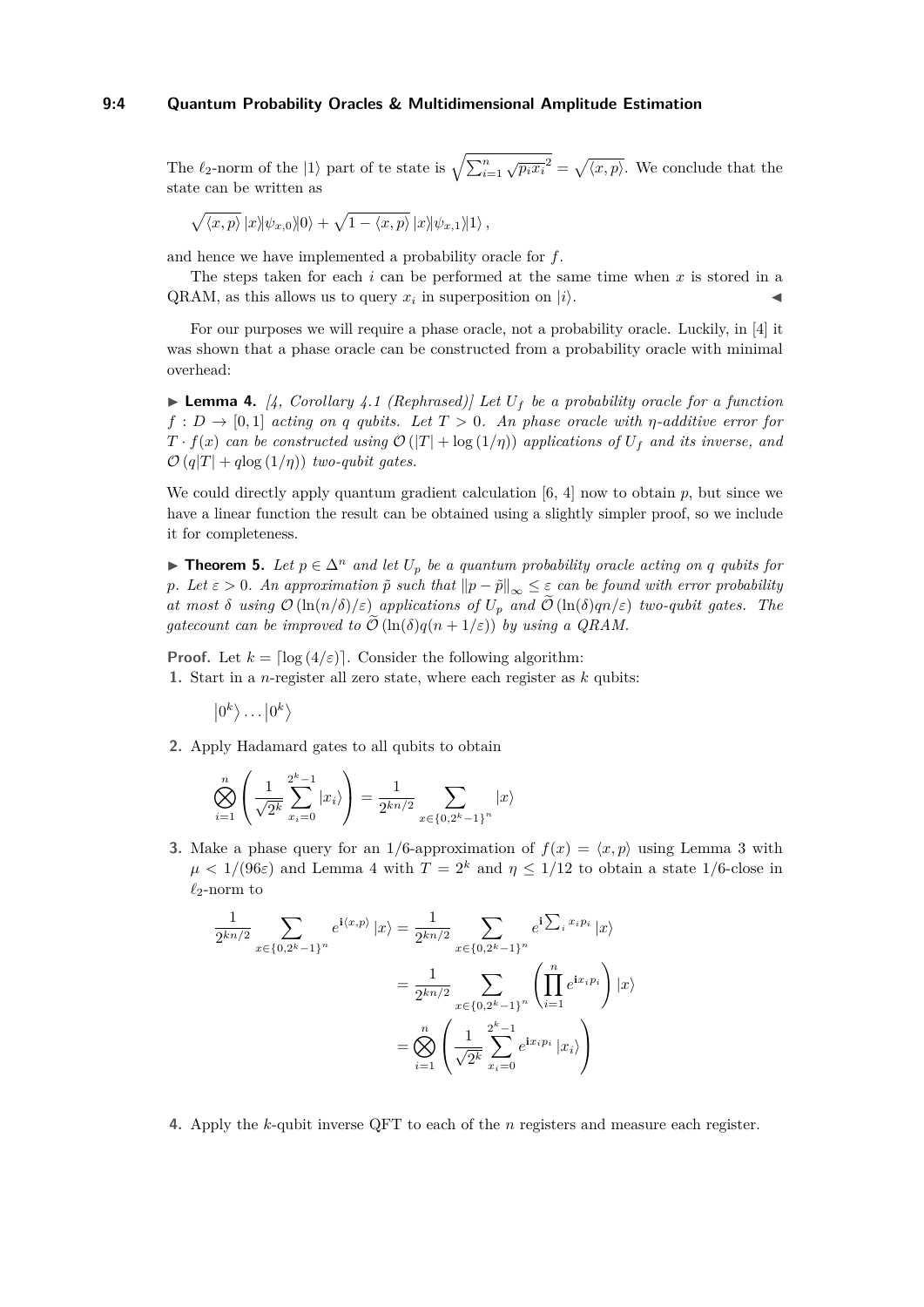Note that this algorithm applies  $U_p$  a total of  $\mathcal{O}\left(\frac{1}{\epsilon}\right)$  times as per [Lemma 4.](#page-3-1) The gate cost of the phase oracle implementation is  $\tilde{\mathcal{O}}(qn/\varepsilon)$  (or  $\tilde{\mathcal{O}}(q\ln(n)/\varepsilon)$ ) when using QRAM), and the *n* inverse QFTs require  $\mathcal{O}(n \ln^2(1/\varepsilon))$  gates<sup>[3](#page-4-0)</sup>.

If we ignore the *ℓ*2-error due to the imperfect phase oracle than it would follow from the analysis of phase estimation that we end up with a vector  $\tilde{p}$  such that  $|p_i - \tilde{p}_i| \leq 4/2^k \leq \varepsilon$ with probability at least 5*/*6 per coordinate. Since we incurred at most 1*/*6-*ℓ*2-norm error we conclude that  $|p_i - \tilde{p}_i| \leq \varepsilon$  with probability at least 2/3 per coordinate. By repeating  $\mathcal{O}(\ln(n/\delta))$  times and taking the coordinate wise median, the error probability can be reduced to  $\delta/n$ . Taking the union bound we get the result from the theorem.

# **2.2 Improvements and tweaks**

In this section we give three improvements on the main algorithm. We start by removing the dependence on  $n$ , leaving only the implicit dependence via  $q$  in the gate-complexity. We then show how to get a better query bound when only considering part of a distribution. Finally we show that the algorithm can be tweaked to always return an estimate from  $\Delta^n$ .

# **2.2.1 Removing the dependence on n**

While the main algorithm requires few queries, the time complexity grows linear in *n*. Since the classical algorithm has no dependence linear dependence on *n* we would hope the same for the quantum algorithm.

The high gate count in the quantum algorithm is due to the fact that we consider all coordinates of *p*, even those with very small or 0 entries. However, to get an *ε*-*ℓ*∞ approximation we can ignore all coordinates where the probability is less than *ε*. This leaves at most  $1/\varepsilon$  coordinates to run the algorithm on. To find relevant coordinates we simply use classical samples:

**► Lemma 6.** *Let*  $p \in \Delta^n$ *, and*  $\varepsilon, \delta \in (0, 1/3)$ *.*  $\mathcal{O}(\ln(n/\delta)/\varepsilon)$  *classical samples suffice to, with error probability at most*  $\delta$ *, find all*  $i \in [n]$  *such that*  $p_i \geq \varepsilon$ *.* 

**Proof.** Consider a single entry *i* such that  $p_i \geq \varepsilon$ . After *T* samples the probability that we have not seen *i* yet is at most  $(1 - \varepsilon)^T$ . Letting  $T = \frac{\ln(\delta \varepsilon)}{\ln(1 - \varepsilon)} = \mathcal{O}\left(\frac{\ln(1/(\delta \varepsilon))}{\varepsilon}\right)$  $\left(\frac{(\delta \varepsilon)}{\varepsilon}\right)$  ensures that this error probability is at most  $\delta \varepsilon$ . Union bounding over the at most  $1/\varepsilon$  coordinates gives the result from the lemma.

The lemma shows that the number of coordinates we have to consider in our main algorithm is independent from *n*. As we can simply look at the inner product on those entries, we only get a dependence on *n* implicitly as  $q \ge \log(n)$ . In fact, the classical algorithm can be improved using the same method.

# **2.2.2 Learning part of the distribution**

Often we will not be interested in all coordinates of  $p$ , the method from the previous section is an example, but there might be other cases as well. One example is a binary distribution  $(p, 1-p)$ , where we only need to estimate the first entry. If we know a  $p_{\text{max}}$  such that  $p \leq p_{\text{max}}$ , then amplitude estimation [\[2\]](#page-9-1) requires  $\mathcal{O}\left(\frac{\sqrt{p_{\text{max}}}}{\varepsilon}\right)$  applications of  $U_p$ .

<span id="page-4-0"></span><sup>&</sup>lt;sup>3</sup> The square can be removed by approximating the QFT using standard techniques.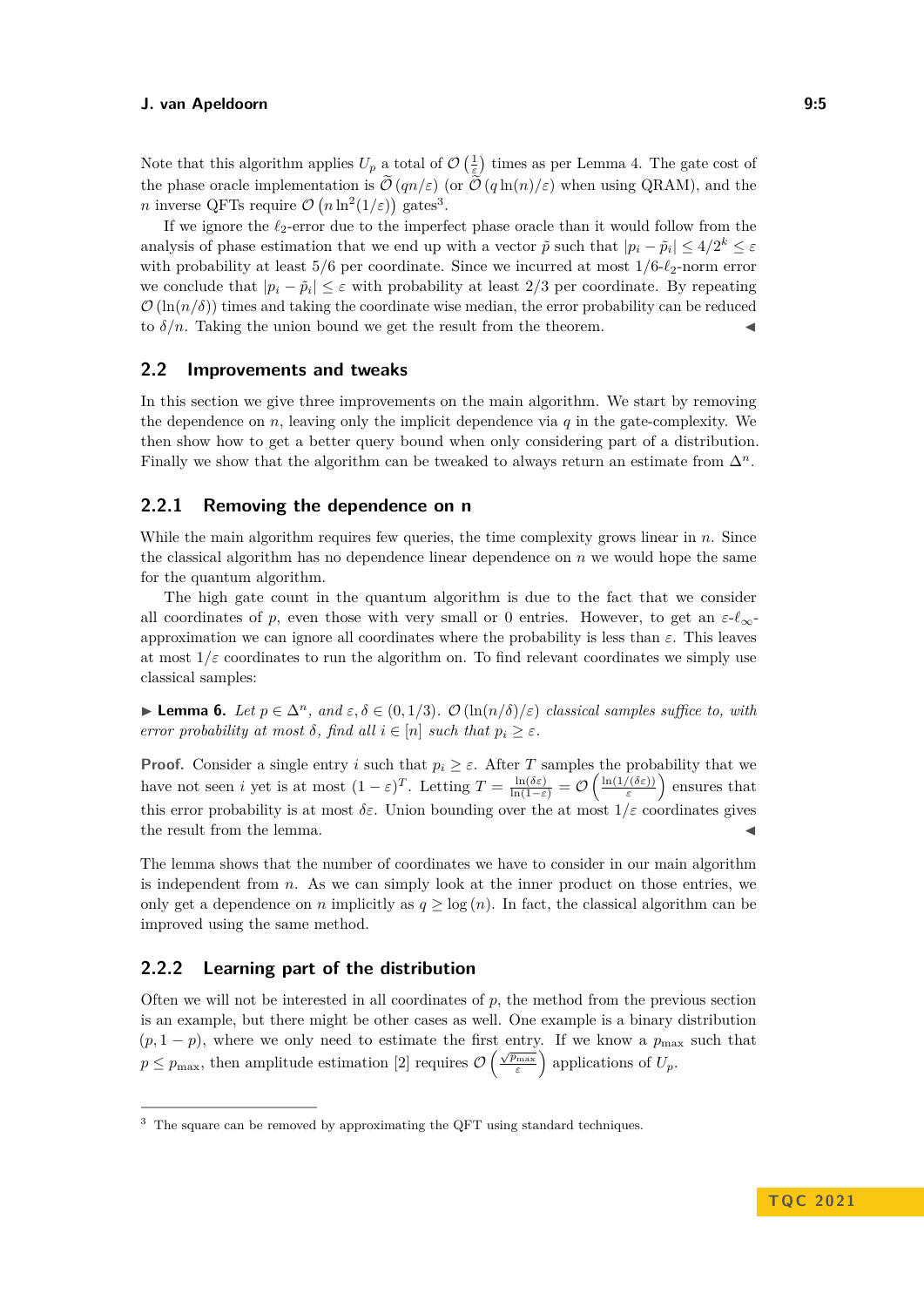#### **9:6 Quantum Probability Oracles & Multidimensional Amplitude Estimation**

Similarly, if we know that  $p_i \leq p_{\text{max}}$  for all *i*, then the classical algorithm can be improved by a factor  $p_{max}$ . Sadly our main algorithm can not be improved by  $\sqrt{p_{max}}$  to our knowledge, but we may get a dependence on the sum of the entries in the part of *p* that we want to estimate.

► Lemma 7. Let  $p \in \Delta^n$ ,  $\varepsilon \in (0,1/3)$  and let  $S \subseteq [n]$ . Let  $p_{mt} \geq \sum_{i \in S} p_i$  be the maximal **t***otal probability on S. We can construct a quantum probability oracle for a distribution*  $p'' \in \Delta^{n+2}$  using  $\mathcal{O}\left(\sqrt{1/p_{mt}}\right)$  applications of  $U_p$ , membership queries for *S*, and two-qubit *gates such that a estimating*  $p''$  *up to*  $\mathcal{O}(\varepsilon/p_{mt})$ *-l*<sub>∞</sub>*-error gives an*  $\varepsilon$ *-l*<sub>∞</sub> *error estimate of p*.

**Proof.** The main idea is to amplify the probabilities by a factor of  $a = \Theta(1/p_{mt})$  using  $\mathcal{O}(\sqrt{a})$  iterations of amplitude amplification. This allows us to take  $\varepsilon' = \varepsilon \cdot a$  as a larger error tolerance. However, we need to be careful as we do not know the original  $\ell_2$  norm of the "good" part of the state, and hence we do not know the exact amplification that  $\mathcal{O}(\sqrt{a})$ iterations of amplitude amplification would give, only that it is  $\Theta(1/p_{mt})$ .

We consider a new distribution  $p'$  with dimension  $n+2$ . The first *n* coordinates are equal to  $p/2$ , while the last to coordinates are  $p_{mt}/2$  and  $(1 - p_{mt})/2$ . We can construct a quantum probability oracle  $U_{p'}$  for  $p'$  using a single controlled application of  $U_p$ .

Using amplitude amplification we can create an quantum probability oracle  $U_{p^{\prime\prime}}$  for a distribution  $p''$  that is equal to  $ap'$  on the indices in  $S \cup \{n+1\}$  for some unknown  $a \in \Theta(1/p_{mt})$ . This requires  $\mathcal{O}(\sqrt{a})$  applications of  $U_{p'}$  and membership queries for *S*.

Note that  $p''_{n+1} = ap_{mt}/2 = \Theta(1)$ , and in particulair let *L* be a (constant) lower bound so  $p''_{n+1} \geq L$ . Now, let  $\tilde{p}''$  be a  $\frac{\varepsilon L}{8p_{mt}}$ - $\ell_{\infty}$ -estimate of  $p''$ . It follows that  $\tilde{p}''_{n+1}$  is an  $(1 \pm \frac{\varepsilon}{8p_{mt}})$ multiplicative estimate of  $p''_{n+1}$ , and hence it gives such a multiplicative estimate  $\tilde{a}$  of  $\tilde{a}$ .

Let  $\tilde{p}_i = 2\tilde{p}_i''/\tilde{a}$ . We know that  $\tilde{p}_i'' = p_i'' + e_1$  for some error term  $e_1$  with  $|e_1| \leq L\varepsilon/8p_{mt}$ . We also know that  $\tilde{a} = a(1 + e_2)$  for some error term  $e_2$  with  $|e_2| \leq \varepsilon/8p_{mt}$ . Hence we know that

$$
\tilde{p}_i = \frac{2\tilde{p}_i''}{\tilde{a}} \n= \frac{2(p_i'' + e_1)}{a(1 + e_2)} \n= \frac{2(\frac{ap_i}{2} + e_1)}{a(1 + e_2)} \n= \frac{p_i + 2e_1/a}{(1 + e_2)} \n= (p_i + 2e_1/a)(1 + e_3) \n= p_i + 2e_1/a + p_i e_3 + 2e_1 e_3/a
$$

where  $|e_3| \leq 2|e_2| \leq \varepsilon/4p_{mt}$ . We can therefore bound the final error by

$$
|2e_1/a + p_i e_3 + 2e_1 e_3/a| \le |2e_1/a| + |p_i e_3| + |2e_1 e_3/a|
$$
  

$$
\le 2 \frac{L\varepsilon}{4p_{mt}a} + p_{mt} \frac{\varepsilon}{4p_{mt}} + 2 \frac{L\varepsilon^2}{32p_{mt}^2a}
$$
  

$$
\le 2 \frac{L\varepsilon}{8L} + \frac{\varepsilon}{4} + 2 \frac{L\varepsilon}{64L}
$$
  

$$
\le \varepsilon
$$

Where we used that  $\varepsilon \leq p_{mt}$ , as otherwise the problem is trivial, as well as  $\frac{1}{p_{mt}a} \leq \frac{1}{2L}$ .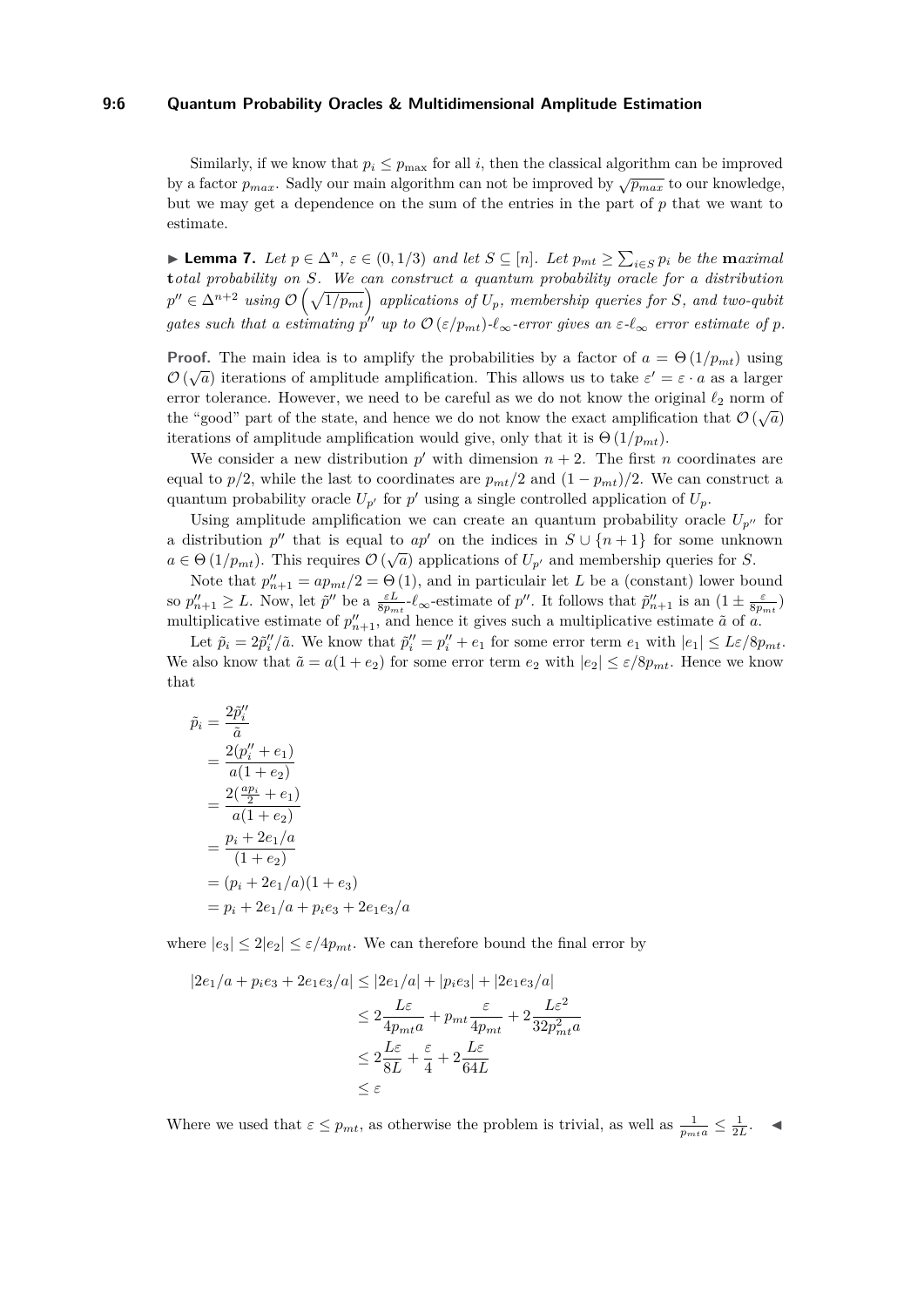#### **2.2.3 Returning a probability distribution**

Our main algorithm does not always return a  $\tilde{p} \in \Delta^n$ , all we are promised is that  $||p - \tilde{p}||_{\infty} \leq \varepsilon$ . The following Lemma shows that we can always convert such a  $\tilde{p}$  into a good approximation inside ∆*n*.

▶ **Lemma 8.** *Let*  $p \in \Delta^n$  *and let*  $\tilde{p}$  *be such that*  $||p - \tilde{p}||_{\infty} \leq \varepsilon/8$ *. Then a* min $(n, 8/\varepsilon)$ *-sparse*  $\tilde{p}'$  *can be constructed from*  $\tilde{p}$  *such that*  $\tilde{p}' \in \Delta^n$  *and*  $||p - \tilde{p}||_{\infty} \leq \varepsilon$ *.* 

**Proof.** Let  $\tilde{p}'$  be defined by setting all elements in  $\tilde{p}$  that are below  $\varepsilon/4$  to zero and all elements above 1 to 1, this introduces at most  $\varepsilon/4$  extra error in  $\ell_{\infty}$ -norm so  $||p - \tilde{p}'||_{\infty} \leq \varepsilon/2$ .

Now, for an element in  $\tilde{p}'$  to be non-zero, the corresponding element of  $p$  should be at least  $\varepsilon/8$ , hence  $\tilde{p}'$  has at most  $8/\varepsilon$  non-zero elements. Let  $k \le \min(n, 8/\varepsilon)$  be the number of non-zero elements in  $\tilde{p}'$ . Let *S* be the sum of the entries in  $\tilde{p}'$ , so

 $\max(0, 1 - n\varepsilon/2) \leq S \leq 1 + k\varepsilon/4.$ 

If  $S = 1$  then  $\tilde{p}' \in \Delta^n$  so we are done.

If  $S > 1$ , then we decrease each of the non-zero elements by  $(S - 1)/k < \varepsilon/4$ . This introduces at most  $\varepsilon/4$  extra error, so the total error is less than  $\varepsilon/2 + \varepsilon/4$ . Now all elements are non-negative and they sum to 1.

If  $S < 1$  and there is an element larger than  $1 - \varepsilon/4$ , return the distribution that is 1 on the corresponding index and 0 everywhere else. Otherwise we consider two cases,  $n \leq 8/\varepsilon$ and  $n > 8/\varepsilon$ . For the first case, the  $\ell_1$ -norm error in  $\tilde{p}'$  is at most  $n\varepsilon/2$ , so  $1-S$  is at most  $n\varepsilon/2$ . Hence, by increasing each coordinate by at most  $\varepsilon/2$  we can ensure that the resulting vector is in  $\Delta^n$ . For the second case we pick  $2/\varepsilon$  entries in  $\tilde{p}'$ , giving preference to the non-zero entries, and increase the picked entries by  $\frac{\varepsilon(1-S)}{2} \leq \varepsilon/2$ .

Finally, we note that this construction can be implemented in time linear in the input or output sparsity, whichever is larger, times  $\log(1/\varepsilon)$ .

## **2.2.4 Putting it all together**

We can now combine these improvements with our base algorithm to get the following result as a corollary.

<span id="page-6-0"></span>▶ **Theorem 9.** Let  $p \in \Delta^n$  and let  $U_p$  be a quantum probability oracle acting on q *qubits for p.* Let  $\varepsilon > 0$ *. Let*  $S \subseteq [n]$  *and let*  $p_{mt}$  *be an upperbound on*  $\sum_{i \in S} p_i$ *. An*  $\widetilde{O}(1/\varepsilon)$ -sparse  $\widetilde{p} \in \Delta^n$  such that  $||p - \widetilde{p}||_{\infty} \leq \varepsilon$  can be found with error probability at most  $\delta > 0$  *using*  $\mathcal{O}(\ln(1/\varepsilon\delta)\sqrt{p_{mt}}/\varepsilon)$  applications of  $U_p$  (and membership queries for *S*) and  $\widetilde{\mathcal{O}}\left(q\ln(\delta)\sqrt{p_{mt}}/\varepsilon^2\right)$  two-qubit gates. The gatecount can be improved to  $\widetilde{\mathcal{O}}\left(q\ln(\delta)\sqrt{p_{mt}}/\varepsilon\right)$ *using QRAM.*

We note that the query complexity matches that of normal amplitude estimation (the query complexity of which is known to be optimal as it can solve the parity problem for a  $1/\varepsilon$ -bit long string [\[1\]](#page-9-4)) up to logarithmic factors.

Using the equivalence of norms we can also get upper bounds on the query complexity for  $\ell_{\rho}$  estimates.

<span id="page-6-1"></span>▶ **Corollary 10.** *Let*  $p \in \Delta^n$  *and let*  $U_p$  *be a quantum probability oracle acting on q qubits for p.* Let  $\varepsilon > 0$  and  $\rho \geq 1$ *. Let*  $S \subseteq [n]$  and let  $p_{mt}$  be an upperbound on  $\sum_{i \in S} p_i$ *.*  $An \mathcal{O}(n^{1/\rho}/\varepsilon)$ -sparse  $\tilde{p} \in \Delta^n$  such that  $||p - \tilde{p}||_{\rho} \leq \varepsilon$  can be found with error probability *at most*  $\delta > 0$  *using*  $\mathcal{O}(\ln(1/\epsilon \delta)\sqrt{p_{mt}}n^{1/\rho}/\epsilon)$  *applications of*  $U_p$  *(and membership queries*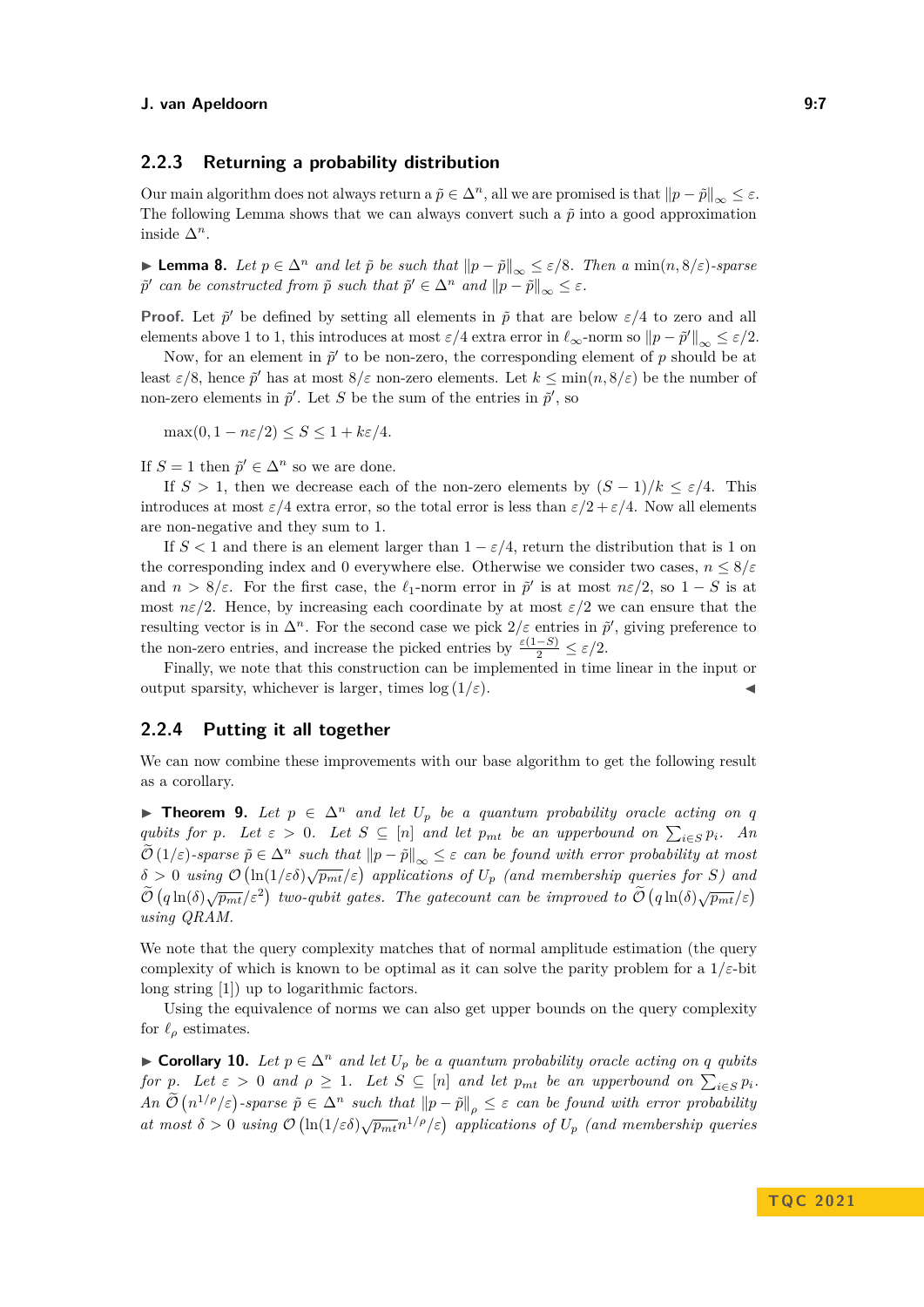#### **9:8 Quantum Probability Oracles & Multidimensional Amplitude Estimation**

 $f$ *or S*) and  $\widetilde{\mathcal{O}}\left(q\ln(\delta)\sqrt{p_{m}t}n^{2/\rho}/\varepsilon^2\right)$  two-qubit gates. The gatecount can be improved to  $\widetilde{\mathcal{O}}\left(q\ln(\delta)\sqrt{p_{mt}}n^{1/\rho}/\varepsilon\right)$  using QRAM.

We note that this might not always be optimal, in particular in the low-precision regime. For example, classical sampling can produce an  $\varepsilon$ - $\ell_2$ -estimate using  $\tilde{\mathcal{O}}(1/\varepsilon^2)$  samples as shown by Kamath et al. [\[7\]](#page-10-1).

## **3 Lower bounds**

In this section we will prove lower bounds on the number of applications of  $U_p$  that are required to approximate  $p$  in different norms. Since the  $\ell_{\infty}$ -norm bound follows from known lower bounds on amplitude estimation that can be obtained from the lower bound on parity [\[1\]](#page-9-4), we focus on the  $\ell_1$  and  $\ell_2$  norms. We start by proving a lower bound on  $\ell_1$ -norm estimation.

<span id="page-7-1"></span>▶ **Lemma 11.** Let  $\varepsilon \in (0,1/3)$  and  $n \geq 2$ . Any algorithm that (with success probability at *least* 2/3*)* for every  $p \in \Delta^n$  *outputs a*  $\tilde{p}$  for which  $||p - \tilde{p}||_1 \leq \varepsilon$  *using queries to a quantum probability oracle for p, uses at least*  $\Omega\left(\frac{n}{\varepsilon}\right)$  *such queries.* 

**Proof.** We assume that *n* is even as we can always add an extra zero entry. Let  $k = \Theta(1/\varepsilon)$ , where  $\mu$  will be defined later. Let  $x^{(1)}, \dots, x^{(n/2)} \in \{0,1\}^k$  be such that for all *i* we have  $|x^{(i)}| \in \{k/2, k/2 + 1\}$ . Finding the Hamming weight of a single  $x^{(i)}$  solves the majority problem and hence requires  $\Omega(k)$  quantum queries to a standard (binary) oracle for  $x^{(i)}$  [\[1\]](#page-9-4). We further note that any algorithm that recovers a  $n/2$ -bit string requires  $\Omega(n)$  quantum queries. Since quantum query complexity is multiplicative under composition [\[8\]](#page-10-2) it follows that finding all of the  $n/2$  Hamming weights requires  $\Omega(nk) = \Omega(n/\varepsilon)$  quantum queries. Standard techniques can be used to show that finding a constant fraction of the Hamming weights would still require  $\Omega(n/\varepsilon)$  quantum queries, as Grover search can be used to find the "mistakes".

We now reduce this problem to finding an *ℓ*1-approximation of a probability distribution. Let  $p \in \Delta^n$  be given by  $p_i = 2\frac{|x^{(i)}|}{nk}$  for  $i \leq n/2$  and by  $p_i = 2\frac{k - |x^{(i)}|}{nk}$  otherwise. Let  $\tilde{p}$  be an *ε* approximation of *p*. If  $|p_i - \tilde{p}_i| < \frac{1}{nk}$  than we can find  $|x^i|$  from  $\tilde{p}_i$ . As  $\tilde{p}$  is an  $\varepsilon$ - $\ell_1$ -norm estimate, it can only be off more than  $1/kn = \Theta(\varepsilon/n)$  on a small constant fraction of the indices, allowing us to find the Hamming weight for all the others.

Finally we show how to implement a quantum probability oracle for *p*. We can sample from *p* using a classical algorithm as follows:

- **1.** Pick a uniformly random  $i \in [n/2]$ .
- **2.** Pick a uniformly random  $j \in [k]$ .
- **3.** If  $x_j^{(i)} = 1$  return *i*, if  $x_j^{(i)} = 0$  return  $i + n/2$ .

By replacing the uniformly random picks by the creation of a uniform superposition we get a quantum probability oracle for *p*.

We conclude that  $\Omega(n/\varepsilon)$  queries to a quantum probability oracle for p are required to obtain an  $\varepsilon$ - $\ell_1$ -approximation.

As a corollary we get a lower bound for  $\ell_2$ -estimates in the high precision regime:

<span id="page-7-0"></span>**► Corollary 12.** Let  $\varepsilon \in (0,1/3\sqrt{n})$  and  $n \geq 2$ . Any algorithm that (with success probability *at least*  $2/3$ *) for every*  $p \in \Delta^n$  *outputs a*  $\tilde{p} \in \Delta^n$  *for which*  $||p - \tilde{p}||_2 \leq \varepsilon$  *using queries to a quantum probability oracle for p, uses at least*  $\Omega\left(\frac{1}{\varepsilon}\right)$  *such queries.* 

**Proof.** This follows from the fact that  $||p - \tilde{p}||_1 \leq \sqrt{n} ||p - \tilde{p}||_2$  combined with [Lemma 11.](#page-7-1)  $\blacktriangleleft$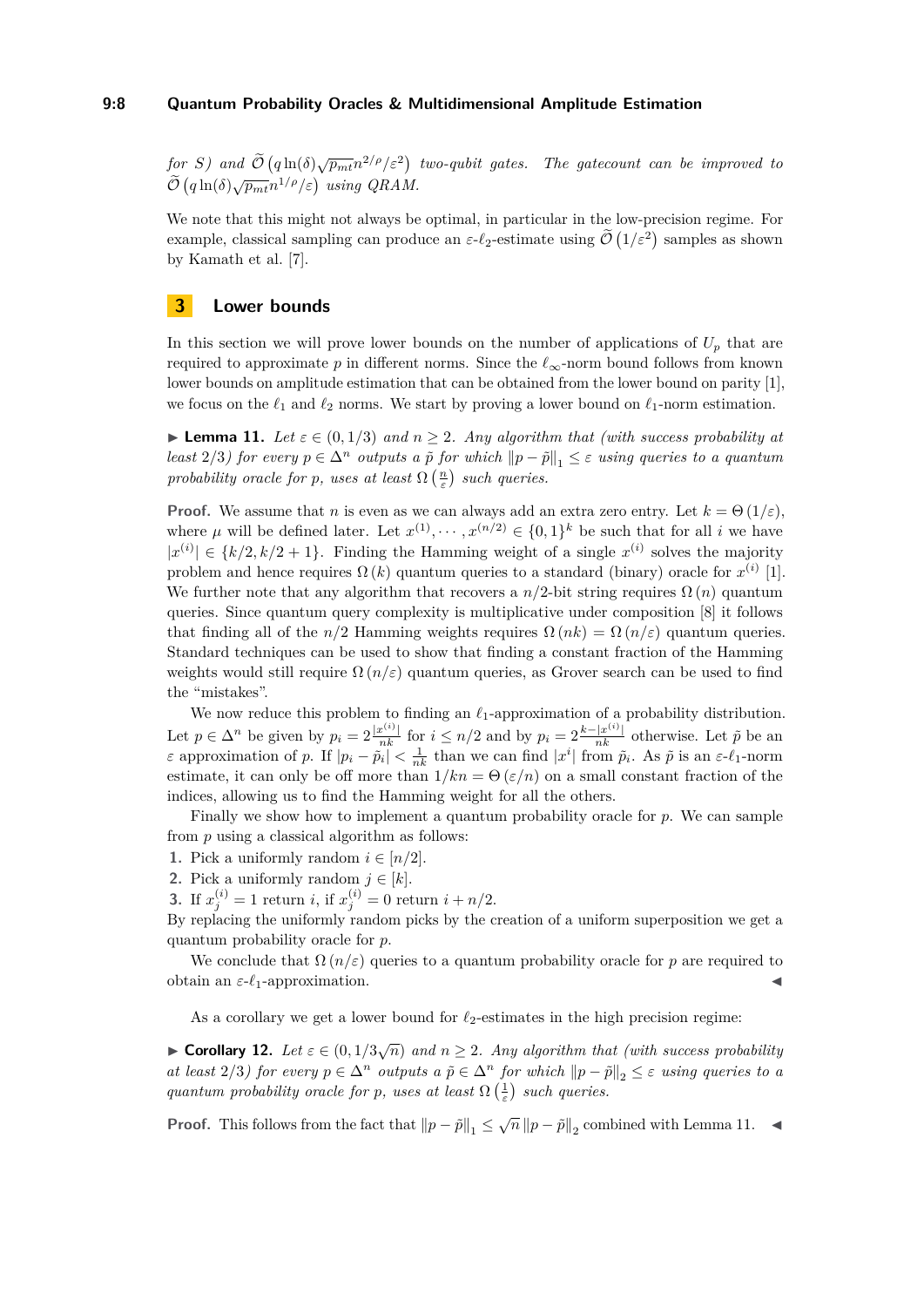# **4 Open questions**

#### **Estimating the expectation value of stochastic variables**

We can identify a stochastic variable over a finite probability distribution  $p \in \Delta^n$  with a vector  $a \in \mathbb{R}^n$ . Here  $a_i$  is the value of the stochastic variable on outcome *i*. Hence, the expectation value of the stochastic variable is equal to  $\langle a, p \rangle$ . If we have *m* stochastic variables  $a^{(1)}, \ldots, a^{(m)}$  then we can write these as the rows of a matrix  $A \in \mathbb{R}^{m \times n}$ . This leads to the following problem:

Let  $A \in [-1,1]^{m \times n}$  be a known matrix, let  $\varepsilon > 0$  be an error parameter, and let  $p \in \Delta^n$  be a unknown probability distribution, accessible via a quantum probability oracle. Output a vector  $\tilde{q} \in \mathbb{R}^m$  such that  $||Ap - q||_{\infty} \leq \varepsilon$ .

Here we take  $A \in [-1,1]^{m \times n}$  for normalization purposes.

Classically this problem can be solved using  $\mathcal{O}\left(\frac{\ln(m/\delta)}{\epsilon^2}\right)$  $\frac{m/\delta}{\epsilon^2}$ ) samples. The argument is similar as before: each expectation value can be estimated with error probability  $\delta/m$ , and union bounding gives the result. However, our quantum algorithm does not generalize as easily. One way to solve the problem is to apply amplitude estimation *n* times, but this would use  $\mathcal{O}(n \ln(1/\delta)/\epsilon)$  applications of  $U_p$ . In fact, we can proof the following lower bound:

**Lemma 13.** Let  $\varepsilon \in (0, 1/(3\sqrt{n}))$  and let *n* be a positive integer power of two. There *exists a matrix*  $A \in \{-1,1\}^{n \times n}$ , such that any algorithm that for every  $p \in \Delta^n$  (with success *probability at least*  $2/3$ *) outputs a*  $\tilde{q} \in \Delta^n$ *, for which*  $||Ap - \tilde{q}||_{\infty} \leq \varepsilon$ *, uses at least*  $\Omega\left(\frac{\sqrt{n}}{\varepsilon}\right)$ *ε queries to a quantum probability oracle for p.*

**Proof.** We let  $A \in \{-1,1\}^{n \times n}$  be  $\sqrt{n}H^{\otimes \log(n)}$ , the rescaled *n*-fold Hadamard, so  $\frac{1}{\sqrt{n}}A$  is unitary. Now let  $p \in \Delta^n$  be an unknown probability distribution given by a quantum probability oracle. Let  $A$  be an algorithm that uses  $T$  queries to a quantum probability oracle for *p*, and outputs an estimate  $\tilde{q}$  such that  $||Ap - \tilde{q}||_{\infty} \leq \varepsilon$ . This  $\ell_{\infty}$ -norm estimate also gives an  $\ell_2$ -norm estimate  $||Ap - \tilde{q}||_2 \leq \sqrt{n}\varepsilon$ . Applying the unitary  $\frac{1}{\sqrt{n}}A^T$  gives

$$
\frac{1}{\sqrt{n}} \left\| A^T A p - A^T \tilde{q} \right\|_2 \le \sqrt{n} \varepsilon,
$$

and using that  $A^T A = nI$  we get

$$
\left\| np - A^T \tilde{q} \right\|_2 \leq n\varepsilon.
$$

So  $||p - \frac{1}{n}A^T\tilde{q}||_2 \leq \varepsilon$ , hence from *q* we can recover an  $\varepsilon$ -approximation of *p* in  $\ell_2$ -norm, which, by [Corollary 12](#page-7-0) requires at least  $\Omega\left(\frac{\sqrt{n}}{\epsilon}\right)$  $\left(\frac{\sqrt{n}}{\varepsilon}\right)$  queries to a quantum probability oracle for *p*.

We note that the proof, combined with the  $\tilde{\mathcal{O}}\left(\frac{\ln(m/\delta)}{\varepsilon^2}\right)$  $\left(\frac{m}{\varepsilon^2}\right)$  classical algorithm for estimating the expectation value of stochastic variables, gives an alternative proof to that of [\[7\]](#page-10-1) of the fact that  $\mathcal{O}(\ln(n/\delta)/\varepsilon^2)$  samples suffice for an  $\varepsilon$ - $\ell_2$ -estimate.

Although the lower bound is disappointing, it still leaves open the possibility of an improvement over applying amplitude estimation *n* times. In particular, when  $A = I$  the problem is simply that of *ℓ*∞-norm estimation, and hence we know that there is an improved algorithm. Slightly more general, if *A* can be decomposed as *A* = *RC* for matrices *R* and *C* such that *R* has a maximal row sum of *r*, and *C* has a maximal column sum of *c*, then the problem can be solved with  $\widetilde{\mathcal{O}}\left(\frac{rc}{\varepsilon}\right)$  queries, by first applying  $C/c$  as a leaky Markov chain step, estimating the result in infty norm up to error  $\varepsilon/b$ , and then applying R. It is however unclear for which matrices a good decomposition exists.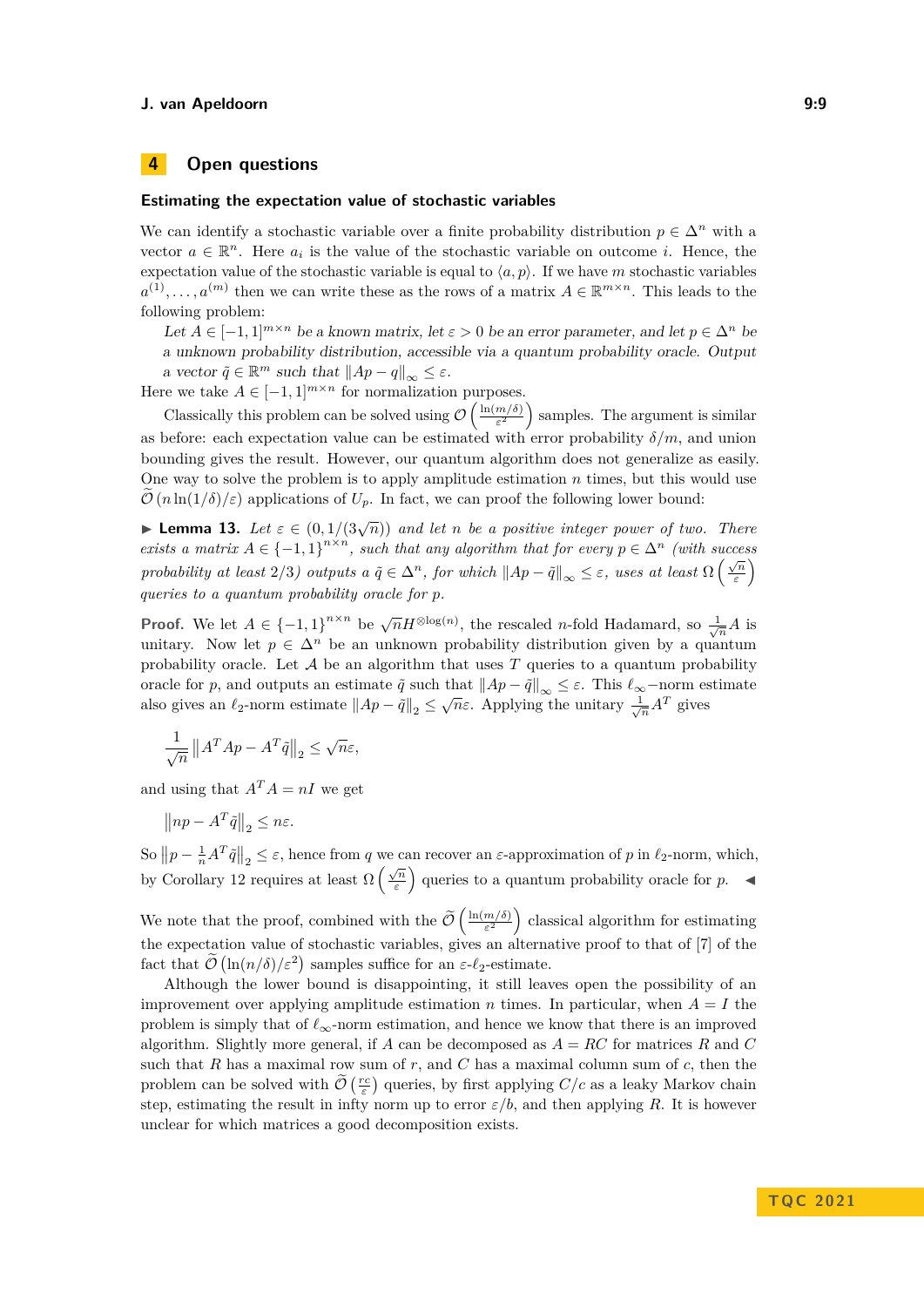## **9:10 Quantum Probability Oracles & Multidimensional Amplitude Estimation**

#### **Improvements for partial distributions**

While our improved algorithm from [Theorem 9](#page-6-0) works better when the total probability of seeing a sample we are interested in is low, there is still a discrepancy between the classical dependence on  $p_{max}$  and the quantum dependence on  $\sqrt{p_{m}}$ .

# **Lower bound for low precision** *ℓ***2-norm estimates**

Our lower bound for  $\ell_2$ -norm estimates only works for the high precision ( $\varepsilon \in \mathcal{O}(1/\sqrt{n})$ ) regime. A  $\Omega\left(\frac{1}{\varepsilon}\right)$  lower bound for the  $\varepsilon > \frac{1}{\sqrt{n}}$  regime follows from the lower bound on amplitude estimation, but it is an open question whether this may be improved to  $\Omega\left(\frac{1}{\varepsilon^2}\right)$ .

## **Circuit depth**

Recent work by Giurgica-Tiron et al. [\[5\]](#page-9-5) addresses a big disadvantage of amplitude estimation on near term hardware: the circuit depth. While classical probabilities can be estimated by a highly parallel system of logarithmic depth using  $\tilde{\mathcal{O}}\left(1/\varepsilon^2\right)$  processors, quantum amplitude estimation is inherently sequential and takes depth  $\tilde{\mathcal{O}}(1/\varepsilon)$ . Giurgica-Tiron et al. give algorithms that interpolate between these two cases, keeping the depth times the number of oracle queries constant at  $\tilde{\mathcal{O}}(1/\varepsilon^2)$ . It would be interesting to achieve a similar trade-off in the multidimensional case.

#### **Applications**

A natural question is of course that of applications. Since the algorithm works when samples from *p* are generated by a quantum algorithm, inherently quantum outputs like that of the HHL algorithm, Hamiltonian simulation, or quantum Gibbs sampling might be a good fit. Our new methods allow a lower dependence on the error  $\varepsilon$  when performing quantum state tomography on the resulting states than the classical method of simply measuring does.

Another application might lie in distribution learning theory, or more broadly learning theory in general. Here we are given an unknown distribution and are asked to learn certain properties of the distribution. Our estimation algorithm might serve as a new tool to design quantum improvements in this area.

#### **References**

- <span id="page-9-4"></span>**1** R. Beals, H. Buhrman, R. Cleve, M. Mosca, and R. de Wolf. Quantum lower bounds by polynomials. *Journal of the ACM*, 48(4):778–797, 2001. Earlier version in FOCS'98. [doi:10.1145/502090.502097](https://doi.org/10.1145/502090.502097).
- <span id="page-9-1"></span>**2** Gilles Brassard, Peter Hoyer, Michele Mosca, and Alain Tapp. Quantum amplitude amplification and estimation. *Contemporary Mathematics*, 305, 2002. [arXiv:arXiv:quant-ph/0005055](http://arxiv.org/abs/arXiv:quant-ph/0005055).
- <span id="page-9-0"></span>**3** Paul Dagum, Richard Karp, Michael Luby, and Sheldon Ross. An optimal algorithm for monte carlo estimation. *SIAM Journal on Computing*, 29(5):1484–1496, 2000. [doi:10.1137/](https://doi.org/10.1137/s0097539797315306) [s0097539797315306](https://doi.org/10.1137/s0097539797315306).
- <span id="page-9-3"></span>**4** András Gilyén, Srinivasan Arunachalam, and Nathan Wiebe. *Optimizing quantum optimization algorithms via faster quantum gradient computation*, pages 1425–1444. SIAM, 2019. [doi:](https://doi.org/10.1137/1.9781611975482.87) [10.1137/1.9781611975482.87](https://doi.org/10.1137/1.9781611975482.87).
- <span id="page-9-5"></span>**5** Tudor Giurgica-Tiron, Iordanis Kerenidis, Farrokh Labib, Anupam Prakash, and William Zeng. Low depth algorithms for quantum amplitude estimation, 2020. [arXiv:2012.03348](http://arxiv.org/abs/2012.03348).
- <span id="page-9-2"></span>**6** Stephen P. Jordan. Fast quantum algorithm for numerical gradient estimation. *Phys. Rev. Lett.*, 95:050501, July 2005. [doi:10.1103/PhysRevLett.95.050501](https://doi.org/10.1103/PhysRevLett.95.050501).